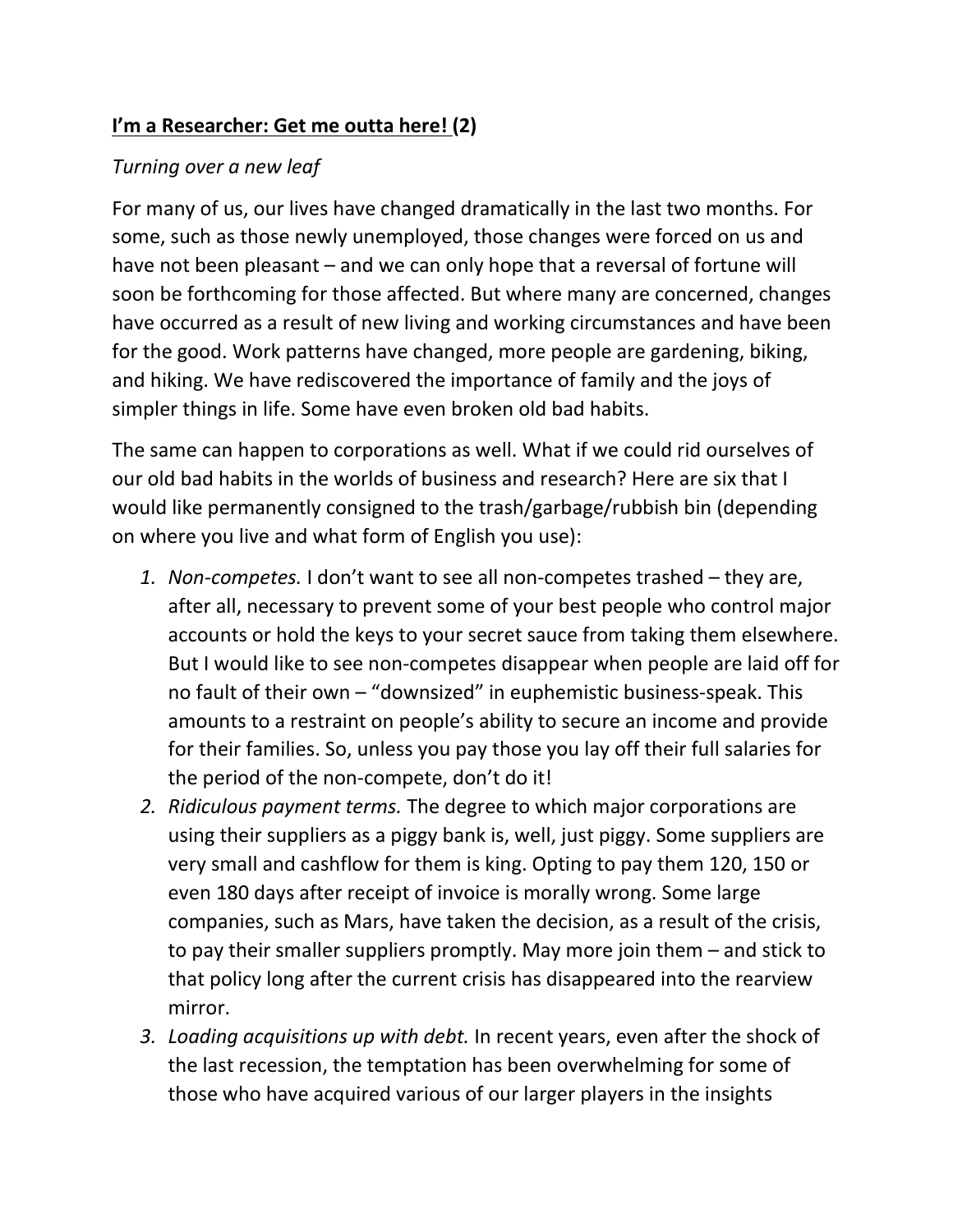industry (you know who you are) to do so with copious amounts of debt and then to load that debt onto the acquired companies' balance sheets. This not only places a strain on how those firms are managed postacquisition (especially now, during a downturn) but also means that, very often, key decisions are taken for all the wrong reasons. Inevitably, customers and employees take second and third place to managing the debt and increasing the firm's valuation. Time to reconsider what's really important.

- *4. Questionable research methods.* The ubiquitous and nauseous cliché "cheaper, faster, better" has led, in many cases, to the "better" part being forgotten. Recently, I heard of a case in which a large DIY platform miraculously obtained 200 CEOs for a B2B survey in a very short period of time. When the client dug into the sample, they found that a large majority had supposedly been sourced from San Francisco and their interviews all had the same date stamp  $-4$  a.m. This has always been unacceptable and should be eradicated as we go forward. Technology is a wonderful thing, but let's stop using it to pull the wool over our clients' eyes. And to buyers of research: realize that if you want quality research, it costs.
- *5. Questionnaire length.* How long have we known that long questionnaires simply don't work? When did Pete Cape first report that data quality dramatically suffered beyond seventeen minutes? And still questionnaire lengths continue to go up. If your data is crap after 17 minutes, your survey is crap! So, let's get some backbone and refuse to field those 35- or 45 minute surveys! We all know there are ways in which to overcome the problem, so let's use them!
- *6. Sugging, frugging and activeugging.* In the US, we are in the middle of (an interminable) election season. Every morning, my inbox is stuffed with "surveys" that have only one objective: to get a political donation out of me. Let's all take an oath to delete anything that uses research to sell or raise money. Yes, this is an age-old problem but if we can't turn over this leaf now, when can we? But there is a new angle to it which should concern us all: "activeugging". This is the use of research to achieve 'activation', another piece of horrible business-speak which means that respondents to seemingly innocent surveys are then directly targeted for marketing purposes. A large proportion of new technology entrants into the insights